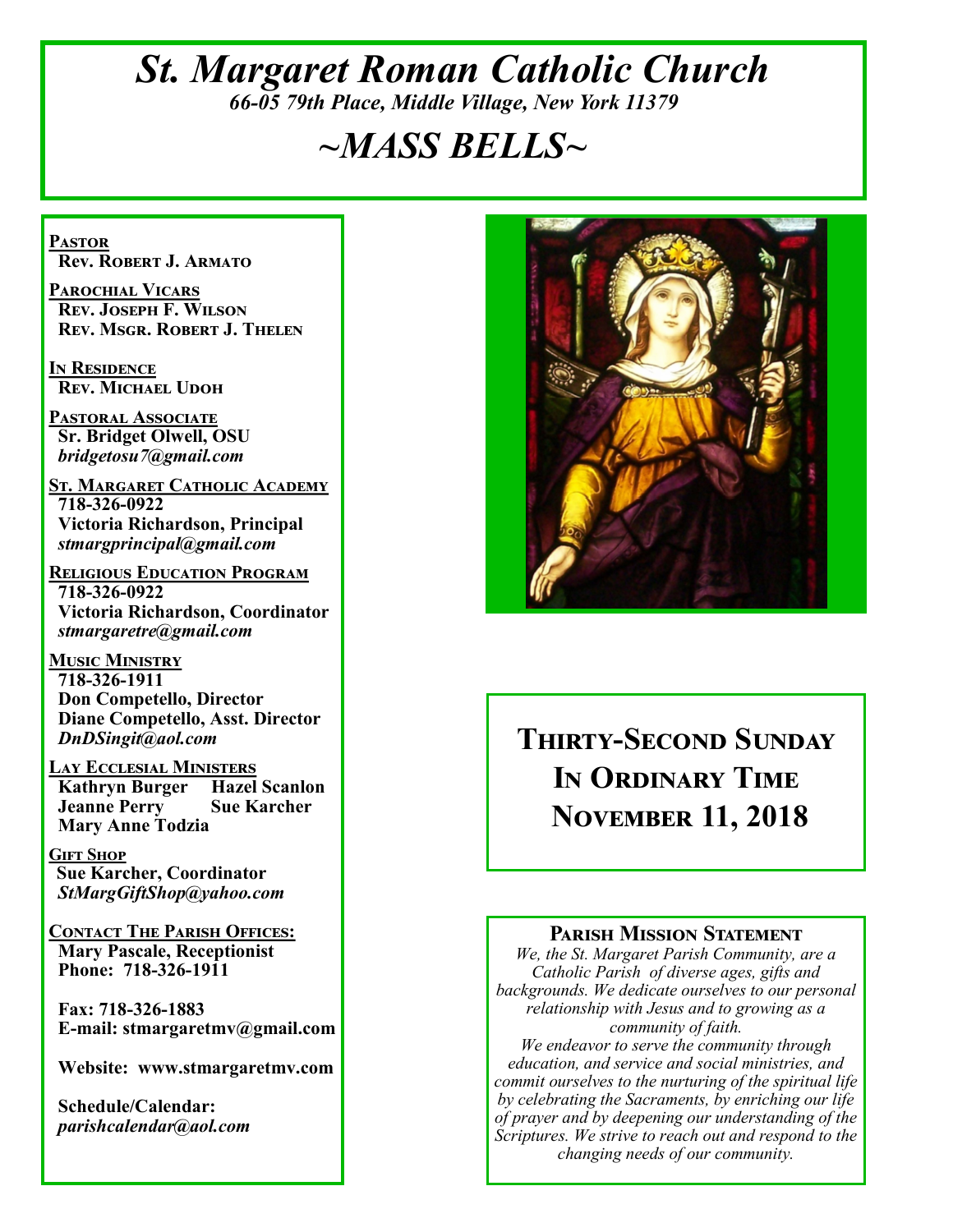### *MASSES FOR THE WEEK*

| SUN.                 | <b>NOVEMBER 11 - THIRTY-SECOND</b><br><b>SUNDAY IN ORDINARY TIME</b>                                                                                                                                                                                                |
|----------------------|---------------------------------------------------------------------------------------------------------------------------------------------------------------------------------------------------------------------------------------------------------------------|
| 7:30<br>9:00         | People of the Parish<br>Calogero e Salvatore DiMaggio/Caterina<br>Garofalo/John & Giovanni Ferrara/Luigi,<br>Michael e Saverio Bosco/Teresa e Saverio<br>LaManna                                                                                                    |
| 10:30                | Dorothy Mulholland (BIRTH)<br>NOON In Honor of Veterans of US Armed Forces<br>5:00PM Aida Baker/John & Muriel Fowler                                                                                                                                                |
| MON.                 | <b>NOVEMBER 12 - ST. JOSAPHAT/</b><br><b>VETERAN'S DAY</b>                                                                                                                                                                                                          |
| 9:00                 | Catherine & Edward Flynn                                                                                                                                                                                                                                            |
| TUE.                 | <b>NOVEMBER 13 - ST. FRANCIS XAVIER</b><br><b>CABRINI</b>                                                                                                                                                                                                           |
| 7:00<br>9:00         | Rose D'Amato<br><b>Charles Congemi</b>                                                                                                                                                                                                                              |
| WED.<br>7:00<br>9:00 | <b>NOVEMBER 14 - WEEKDAY</b><br>The Adinolfi Family<br>Charles & Jennie Pirtz                                                                                                                                                                                       |
| THU.                 | <b>NOVEMBER 15 - ST. ALBERT THE</b><br><b>GREAT</b>                                                                                                                                                                                                                 |
| 7:00<br>9:00         | The Fasolino Family<br><b>Albert Cioffi</b>                                                                                                                                                                                                                         |
| FRI.                 | <b>NOVEMBER 16 - STS. MARGARET OF</b><br><b>SCOTLAND/GERTRUDE</b>                                                                                                                                                                                                   |
| 7:00<br>9:00         | John Ciorciari<br><b>Marie Mundrick</b>                                                                                                                                                                                                                             |
| SAT.                 | <b>NOVEMBER 17 - ST. ELIZABETH OF</b><br><b>HUNGARY</b>                                                                                                                                                                                                             |
| 9:00                 | <b>COLLECTIVE: Deceased Members of the</b><br>Armato & Mazzola Families/Hans Winter/                                                                                                                                                                                |
| 11:45                | Joseph Russo/<br><b>MONTHLY MEMORIAL MASS:</b><br>Roger Schmitt/Edward C. Lawrence/Lucia<br>Tartamella/Rosemary Davis/Helga Tavenite/<br>Frank P. Guzzone/Carmella Spoto/Robert J.<br>Trombino/Magdalena Pogorelz/John<br>Stimpfel/Eta M. Tierney/Vincent Giannini/ |
| 5:00PM               | Michael Maloney (BIRTH)                                                                                                                                                                                                                                             |
| SUN.                 | <b>NOVEMBER 18 - THIRTY-THIRD SUNDAY</b><br>IN ORDINARY TIME                                                                                                                                                                                                        |
| 7:30<br>9:00         | <b>Thomas Mazza</b><br>Il Popolo della Parocchia/In honore San<br>Francesco DePaola e Alessio Atria/<br>Giuseppe, Vincenza e Antonino Sanfilippo                                                                                                                    |
| 10:30<br><b>NOON</b> | Margaret M. Forte (BIRTH)<br>Martin & Charlotte Wintergerst                                                                                                                                                                                                         |

5:00PM Richard Garczynski

# **PARISH INFORMATION**

**The Rectory office is open Monday - Thursday - 9 am to Noon, and 1 pm to 7pm Friday - 9 am to Noon, and 1 pm to 5 pm Saturday - by appointment Sunday - closed**

**CONFESSIONS** - Saturday, 4-4:45 pm or by appointment with a priest.

**NOVENA** to Our Lady of the Miraculous Medal Mondays after the 9am Mass.

**BAPTISMS** take place on the 1st and 3rd Sundays of the month. Please call the rectory for an appointment and to register your child.

**WEDDINGS MUST** be scheduled at least six months in advance by appointment with a priest or a deacon. Please call the rectory office. For marriage preparation information visit www.pre-cana.org.

**THE ENGLISH CHOIR** rehearses on Tuesday, at 7 pm in the Church. Tenors and baritones needed!

**IL CORO ITALIANO** prattica ogni Domenica prima della Messa Italiana.

**THE YOUTH CHOIR** rehearses on Thursday, from 6-7 pm in the Church. For more info, DnDsingit@aol.com

**BOY SCOUT TROOP #119** meets on Tuesdays from 7:15-9 pm in the Parish Hall. New members are welcome, age 10 1/2 & up. Call Mr. Krzewski, 718-894-4099.

**CUB PACK #119** meets on Mondays from 7-8:30 pm in the Parish Hall. New members welcome, age 6 to 10-1/2. Call Mr. Krzewski, 718-894-4099.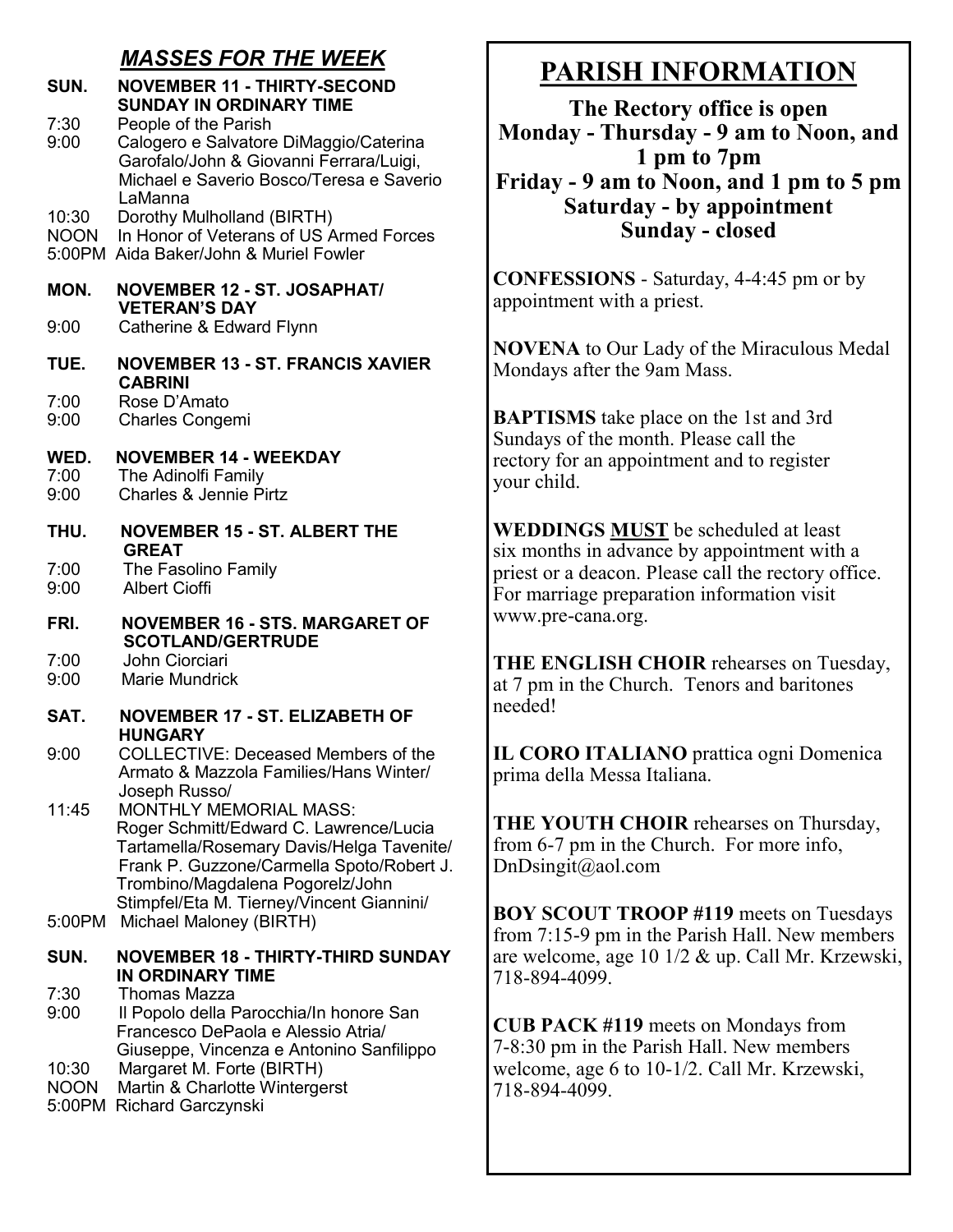# PLEASE PRAY FOR OUR SICK

Karen Guarascio, Connie Faccibene, Eileen Hinrichs, Linda Frazier, Cari Ann Falk-LoBello, Glen Falk, Ronald Frazier, John Downer, Robert Sabini, Lee Falk, Scott White, Baby McKinley Kelleher, Sean Harrison, Justin James Quirke, Elizabeth Ott, Marion Caracciola, Baby Keila Mary Champoli, The Ferrugio Family, Sandra Slattery, Richard Santangelo, Joseph Simon, James Taylor, James Leung, Dr. Joan Virostko, Alfie Poje, Margaret Cosentino, Ann Pompeo, Gloria Mojica, Larry Dumbra, Bob Marvin, Joseph O'Brien, Katie Bryzgornia, Daniel Fox, Domenica Millitello, Caterina D'Anna, Evelyn Mojica, Immaculate Marge D'Elia, Carol Arevalo, Jim O'Driscoll, Victoria Lippolis, Mary Rigovich, Matteo Sabini, Charles Schaaf, Alvaro Andres Gonzalez, Luis Sanchez, Billy Gillespie, George McGarry, Cathie Greulich, Anthony Bruno, Charles G. Krzewski, John Wert, Joseph Stubbs, Bob & Karen Schaefer, Michael Hirst, Mary Harrison, John Murphy, Anne McGinnis, Richard Santangelo, Norma Voyer, Vicky Turato, Adriana Caruso, Julio Pelaez, Maritza Gutierrez, Graciela Mora, Cindy Mulore, Salvatore Tuttolomondo,

*The names will remain for 3 months, please call 718-326-1911 and ask for continued prayers.*

### **Prayer Requests**

**Pray for vocations to the Priesthood and Religious Life.** 

**Please pray for our men and women from our Parish serving in the defense of our country: Lt. Col. Thomas Frohnhoefer Sgt. Robert A. Domenici** 



#### *WE RECALL OUR BELOVED DECEASED*

*Especially, Antoinette Biel, Thomas J. Wenz, Ernest Wunsch, May they rest in Christ's Peace!*

## *MEMORIALS*

### *WINE & HOST THIS WEEK*

*are offered in memory of the Augie DeSimone at the request of Rosalie Pellegrino & Family.*

### *LAMP & CANDLE THIS WEEK*

*are offered in memory of Dorothy Mulholland at the request of Barbara Floria and Verna Barsottini.*

### *TABERNACLE LAMP*

*is lit in memory of Eta M. Tierney at the request of the Martello Family.*

#### **SECOND COLLECTION**

There will be a **second collection** at all of the Masses next weekend in support of the *Campaign for Human Development.* Please be as generous as your means allow.

### **TODAY'S READINGS**

*Thirty-Second Sunday in Ordinary Time*

1 Kgs 17:10-16 Ps 146: 7, 8-9, 9-10 Heb 9:24-28 Mk 12:38-44 or 12:41-44

### **READINGS FOR THE WEEK**

Monday: Ti 1:1-9

Wednesday: Ti 3:1-7

Saturday: 3 Jn 5-8

Ps 24:1b-2, 3-4ab, 5-6 Lk 17:1-6

Tuesday: Ti 2:1-8, 11-14 Ps 37:3-4, 18 & 23, 27 & 29 Lk 17:7-10

> Ps 23:1b-3a, 3bc-4, 5-6 Lk 17:11-19

Thursday: Phlm 7-20 Ps 146: 7, 8-9bc-10 Lk 17:20-25

Friday: 2 Jn 4-9 Ps 119: 1,2,10,11,17, 18 Lk 17:26-37

> Ps 112: 1-2, 3-4, 5-6 Lk 18:1-8

Sunday: Dn 12:1-3 Ps 16: 5, 8, 9-10, 11 Heb 10:11-14, 18 Mk 13:24-32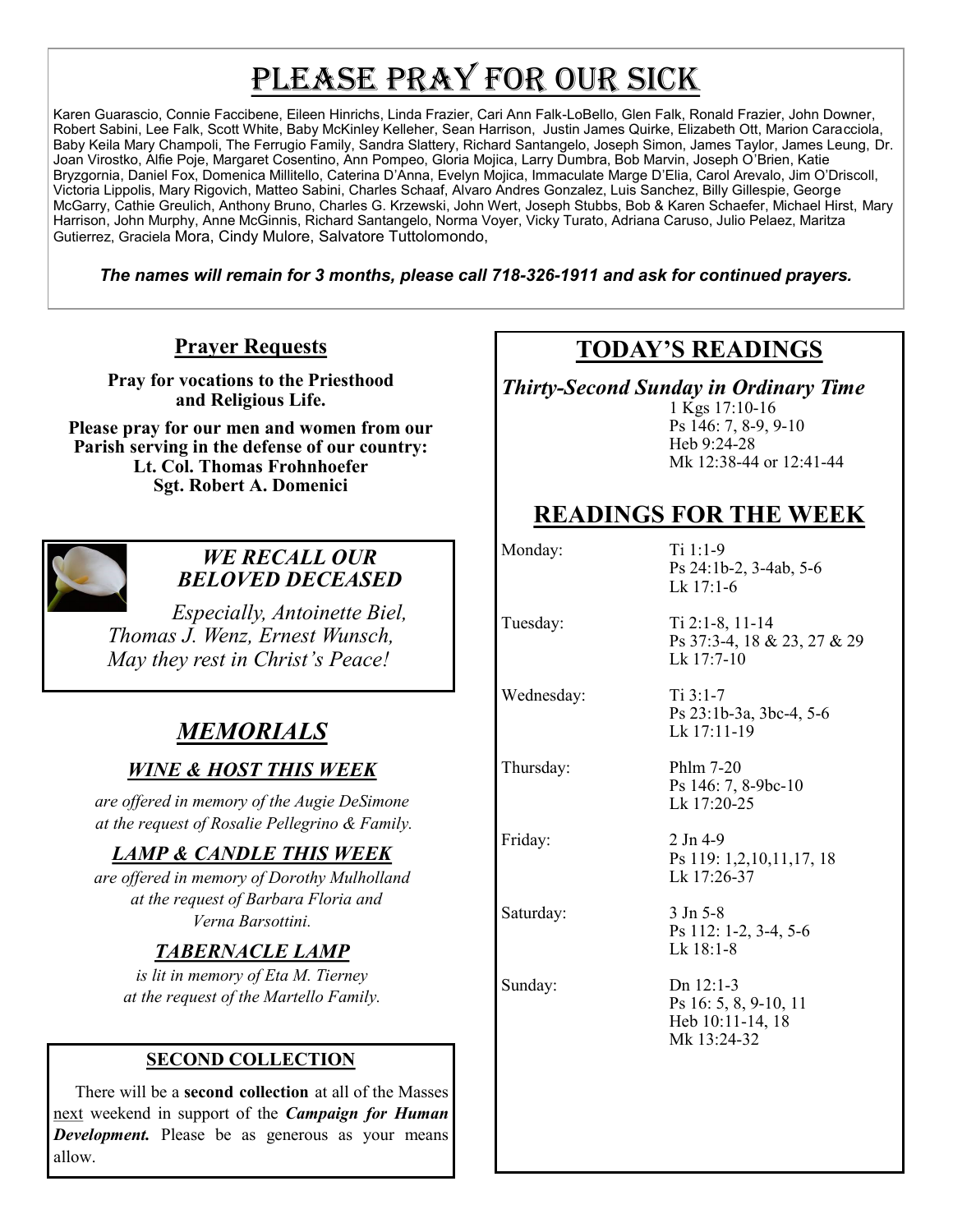### **THE RECTORY WILL BE CLOSED ON MONDAY, NOVEMBER 12 IN OBSERVANCE OF VETERAN'S DAY MASS IS AT 9:00AM ONLY**

#### **BISHOPS MEETING**

 The United States Conference of Catholic Bishops (USCCB) will hold their annual meeting in Baltimore this week from Monday to Friday. Please pray for them at this very difficult time in our history, that they may lead the Church in the US with wisdom, understanding, courage, and compassion.

#### **BISHOP SANCHEZ**

 Bishop Sanchez will visit us and celebrate the 5 pm Mass on Saturday, December 15. He will meet with members of the Parish Finance and Pastoral councils in the Rectory immediately after the Mass.

#### **PARISH REGISTRATION**

 Very often, people come to the Rectory asking for a certificate or letter attesting to their being active members of our Parish. That's hard for us to do, if there is no record of their being registered.

 All families worshiping here at St. Margaret's are encouraged to register with the Rectory Offices. All you have to do is complete the following information and drop it into the collection basket. We'll take it from there.

| Name:        |                |  |
|--------------|----------------|--|
| Address:     |                |  |
|              |                |  |
|              |                |  |
| Phone #: $($ | $\overline{a}$ |  |
|              |                |  |

#### **LECTORS WORKBOOKS**

 Lectors should pick up a copy of the *2019 Workbook of readings,* available at the Sacristy beginning this weekend.

#### **ALTAR SERVERS**

 Fr. Wilson is in the process of recruiting and training a **new class of altar servers** and retraining those who were installed previously. This important ministry is open to boys and girls 5th Grade and up, whether attending our Academy or our Religious Education Program. Registration and the first training session will be announced in upcoming bulletins.

 **Meanwhile, installed servers should check in at the Sacristy whenever coming to Mass. We may need your assistance on a volunteer basis until regular schedules can be issued.** 

#### **SENIORS RETREAT DAY**

 The Senior Goal Group at Our Lady of Hope invites all senior citizens to a day of retreat Saturday, November 17, from 9 to 3 in *OLH Cafeteria.* The guest presenter will be Sr. Patricia Anglin, OP, and light refreshments will be served. Please use the parking lot entrance.



#### **MEMORIALIZE A MISSALETTE FOR 2019**

 You can put the name of a loved one on a missalette for one year. There are

two types of forms: one "In Honor of (living)", and one "In Memory of (deceased". Each person who uses the missalette is asked to pray one Hail Mary for your intention. Forms are in the vestibule and on the radiators in the Church. Please fill out the form and return it to the Rectory as soon as possible, or place it in the collection basket in an envelope, together with your \$10.00 donation for each commemoration.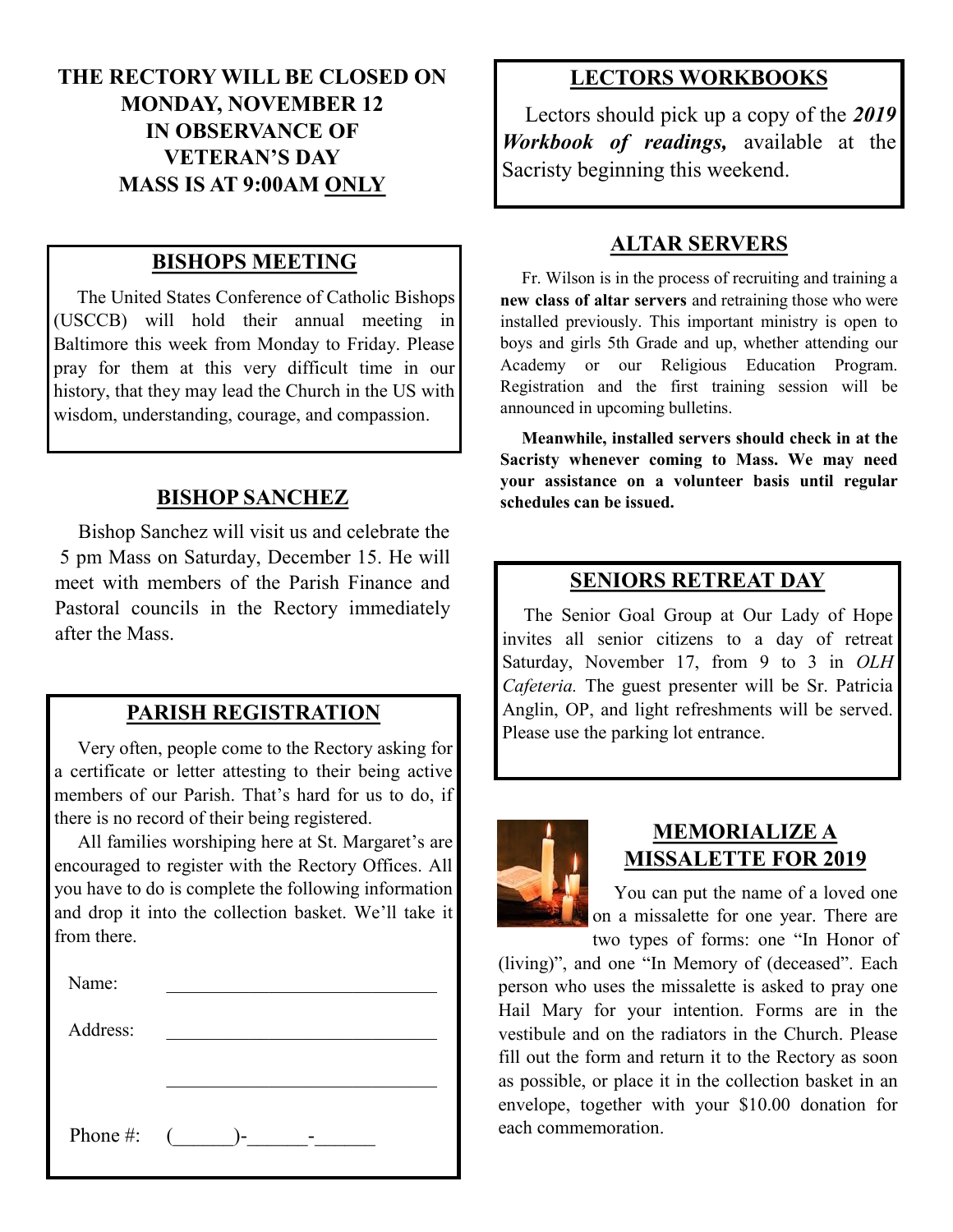### *FROM THE ACADEMY*



### **SAVE THE DATE . . .**

**Better Late than Never Yew Year's Masquerade Ball** Friday, January 25 at 8pm in the Parish Center. Tickets are \$50 and include a hot buffet, soda, wine and beer.

Dance the night away. Dress to dazzle or disguise. Tickets will be available December 3; please call the School, **718-326-0922.**



# **SUPERMARKET BLITZ**

**DATE:** Friday, November 16

**TIME:** Doors open at 6:30 pm

**TICKET PRICE:** \$15.00 p/p

**CONTACT:** Margaret Varuzzi,

### **917-578-8237**

*We are in need of baskets for our Blitz. If you would like to donate some, please bring them to the School.*

### **SAINTLY DEVOTIONS**

 November is the month during which we honor all the saints. Do you have a particular devotion to one or more? Please write down the name of the saint (s) below, cut out the name (s) and drop the slip in the collection basket.

\_\_\_\_\_\_\_\_\_\_\_\_\_\_\_\_\_\_\_\_\_\_\_\_\_\_\_\_\_\_\_\_\_\_\_\_\_\_\_\_\_\_\_\_\_\_  $\mathcal{L}_\text{max}$  and the contract of the contract of the contract of the contract of the contract of the contract of the contract of the contract of the contract of the contract of the contract of the contract of the contrac  $\overline{\phantom{a}}$  , and the set of the set of the set of the set of the set of the set of the set of the set of the set of the set of the set of the set of the set of the set of the set of the set of the set of the set of the s

I have a devotion to:

### **JUST A REMINDER . . .**

 While we no longer celebrate private memorial Masses, families who wish to have an annual or "month's mind" Mass offered for a loved one can join in the memorial Mass celebrated each month, for the repose of the souls of those buried from our church during the preceding month. Call the Rectory Offices to make the arrangements. **The next memorial Mass will be celebrated at 11:45am Saturday, November 17.**

### **GENERATIONS OF FAITH**

 Please keep up with your pledge payments for the **Generations of Faith** capital campaign to help us with needed maintenance projects on all of our buildings.

#### **THE ST. VINCENT dePAUL FOOD PANTRY** is located at 66-25 79 Place Middle Village, NY



### **The pantry is open on WEDNESDAY AND SATURDAY from 10am to 12 Noon.**

*The Food Pantry is in need of the following foods for the Thanksgiving Holiday: canned vegetables and fruit, cranberry sauce, gravy, stuffing mix, instant mashed potatoes, cookies and coffee. As always, thank you for your generosity!*

### **ANNUAL CATHOLIC APPEAL**

 With \$72,836 from 242 pledges toward our Annual Catholic Appeal goal of \$69,365, we are over goal by \$3,471. **Only money above goal that is received by December 31 will come back to the Parish,** so please *complete your payments ASAP.*

 Help *support* **YOUR** *Parish* with whatever you can give, if you haven't made a pledge yet. Forms and envelopes are available along the side aisles of the church.